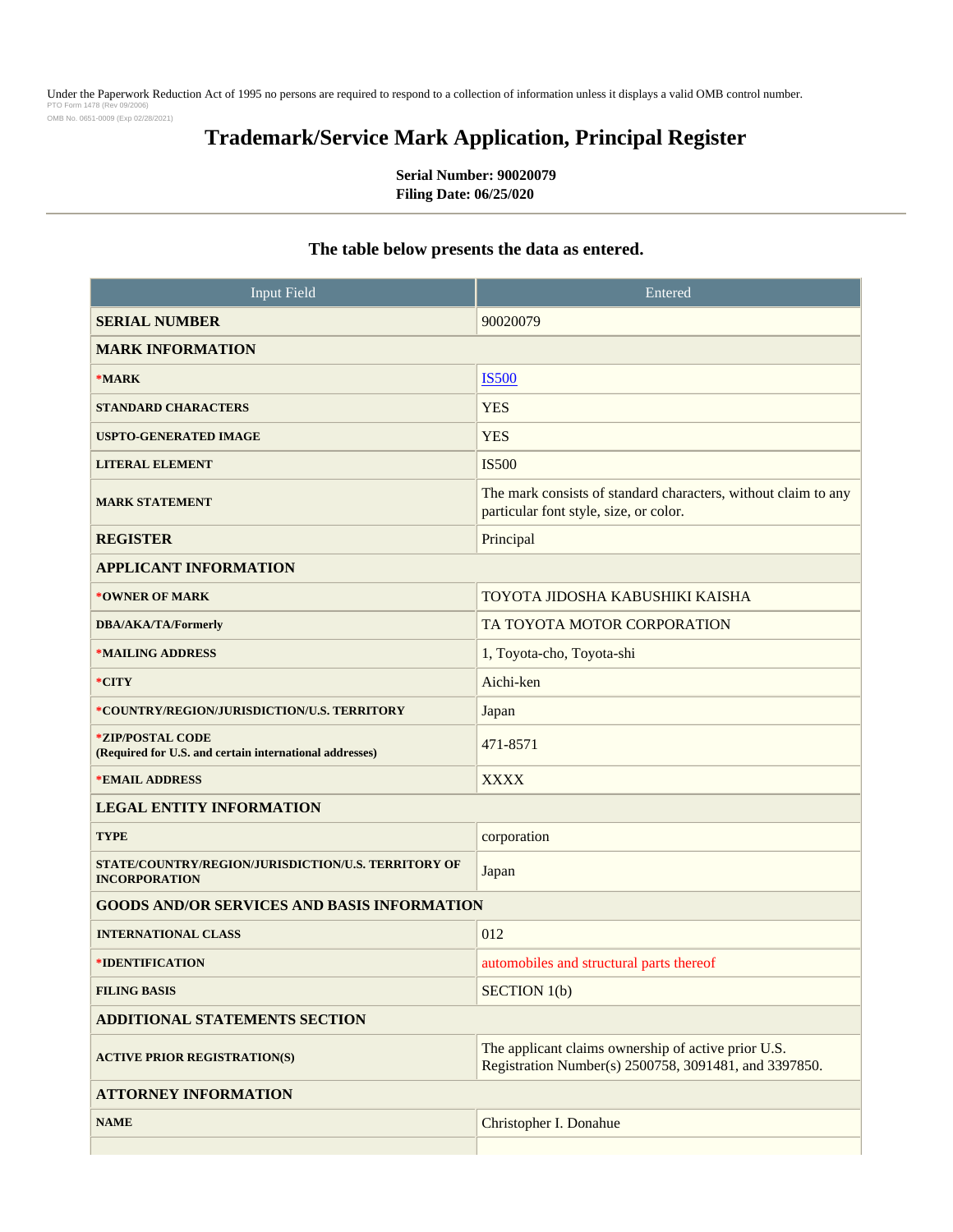| <b>ATTORNEY DOCKET NUMBER</b>                 | 801125US                                                                                     |  |
|-----------------------------------------------|----------------------------------------------------------------------------------------------|--|
| <b>ATTORNEY BAR MEMBERSHIP NUMBER</b>         | <b>XXX</b>                                                                                   |  |
| <b>YEAR OF ADMISSION</b>                      | <b>XXXX</b>                                                                                  |  |
| U.S. STATE/COMMONWEALTH/TERRITORY             | XX                                                                                           |  |
| <b>FIRM NAME</b>                              | Oblon, McClelland, Maier & Neustadt, L.L.P.                                                  |  |
| <b>STREET</b>                                 | 1940 Duke Street                                                                             |  |
| <b>CITY</b>                                   | Alexandria                                                                                   |  |
| <b>STATE</b>                                  | Virginia                                                                                     |  |
| COUNTRY/REGION/JURISDICTION/U.S. TERRITORY    | <b>United States</b>                                                                         |  |
| <b>ZIP/POSTAL CODE</b>                        | 22314                                                                                        |  |
| <b>PHONE</b>                                  | 703-413-3000                                                                                 |  |
| <b>FAX</b>                                    | 703-413-2220                                                                                 |  |
| <b>EMAIL ADDRESS</b>                          | tmdocket@oblon.com                                                                           |  |
| <b>OTHER APPOINTED ATTORNEY</b>               | Philippe J.C. Signore, Surinder Sachar, W. Todd Baker,<br>Andrew M. Ollis, Brian B. Darville |  |
| DOMESTIC REPRESENTATIVE INFORMATION           |                                                                                              |  |
| <b>NAME</b>                                   | Oblon, McClelland, Maier & Neustadt, L.L.P.                                                  |  |
| <b>FIRM NAME</b>                              | Oblon, McClelland, Maier & Neustadt, L.L.P.                                                  |  |
| <b>STREET</b>                                 | 1940 Duke Street                                                                             |  |
| <b>CITY</b>                                   | Alexandria                                                                                   |  |
| <b>STATE</b>                                  | Virginia                                                                                     |  |
| COUNTRY/REGION/JURISDICTION/U.S. TERRITORY    | <b>United States</b>                                                                         |  |
| <b>ZIP CODE</b>                               | 22314                                                                                        |  |
| <b>PHONE</b>                                  | 703-413-3000                                                                                 |  |
| <b>FAX</b>                                    | 703-413-2220                                                                                 |  |
| <b>EMAIL ADDRESS</b>                          | tmdocket@oblon.com                                                                           |  |
| <b>CORRESPONDENCE INFORMATION</b>             |                                                                                              |  |
| <b>NAME</b>                                   | Christopher I. Donahue                                                                       |  |
| PRIMARY EMAIL ADDRESS FOR CORRESPONDENCE      | tmdocket@oblon.com                                                                           |  |
| SECONDARY EMAIL ADDRESS(ES) (COURTESY COPIES) | CDonahue@oblon.com; BDarville@oblon.com                                                      |  |
| <b>FEE INFORMATION</b>                        |                                                                                              |  |
| <b>APPLICATION FILING OPTION</b>              | <b>TEAS Standard</b>                                                                         |  |
| <b>NUMBER OF CLASSES</b>                      | $\mathbf{1}$                                                                                 |  |
| <b>APPLICATION FOR REGISTRATION PER CLASS</b> | 275                                                                                          |  |
| *TOTAL FEES DUE                               | 275                                                                                          |  |
| *TOTAL FEES PAID                              | 275                                                                                          |  |
| <b>SIGNATURE INFORMATION</b>                  |                                                                                              |  |
| <b>SIGNATURE</b>                              | <b>NOT PROVIDED</b>                                                                          |  |
|                                               |                                                                                              |  |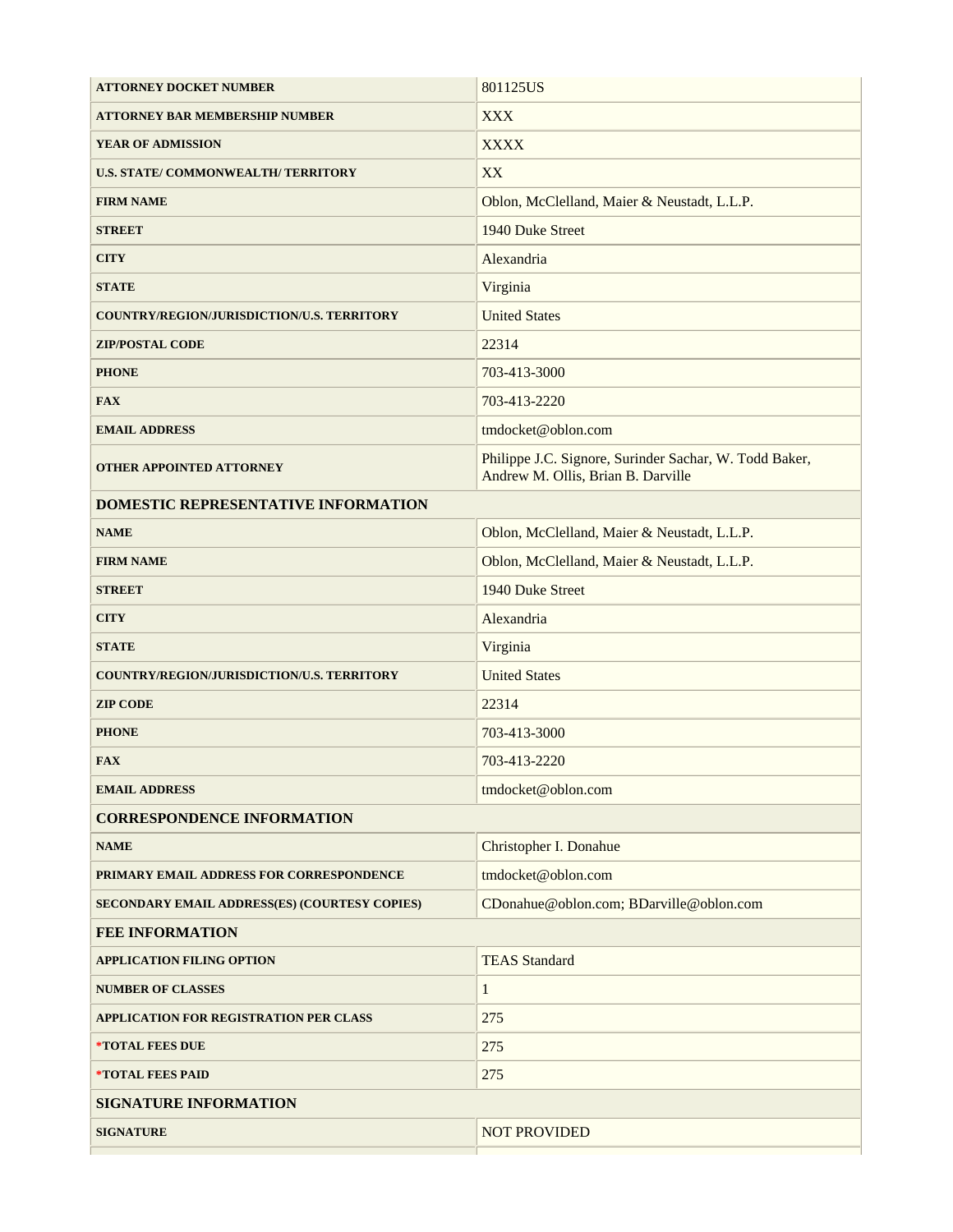| <b>SIGNATORY'S NAME</b>     | NOT PROVIDED |
|-----------------------------|--------------|
| <b>SIGNATORY'S POSITION</b> | NOT PROVIDED |
| <b>DATE SIGNED</b>          | NOT PROVIDED |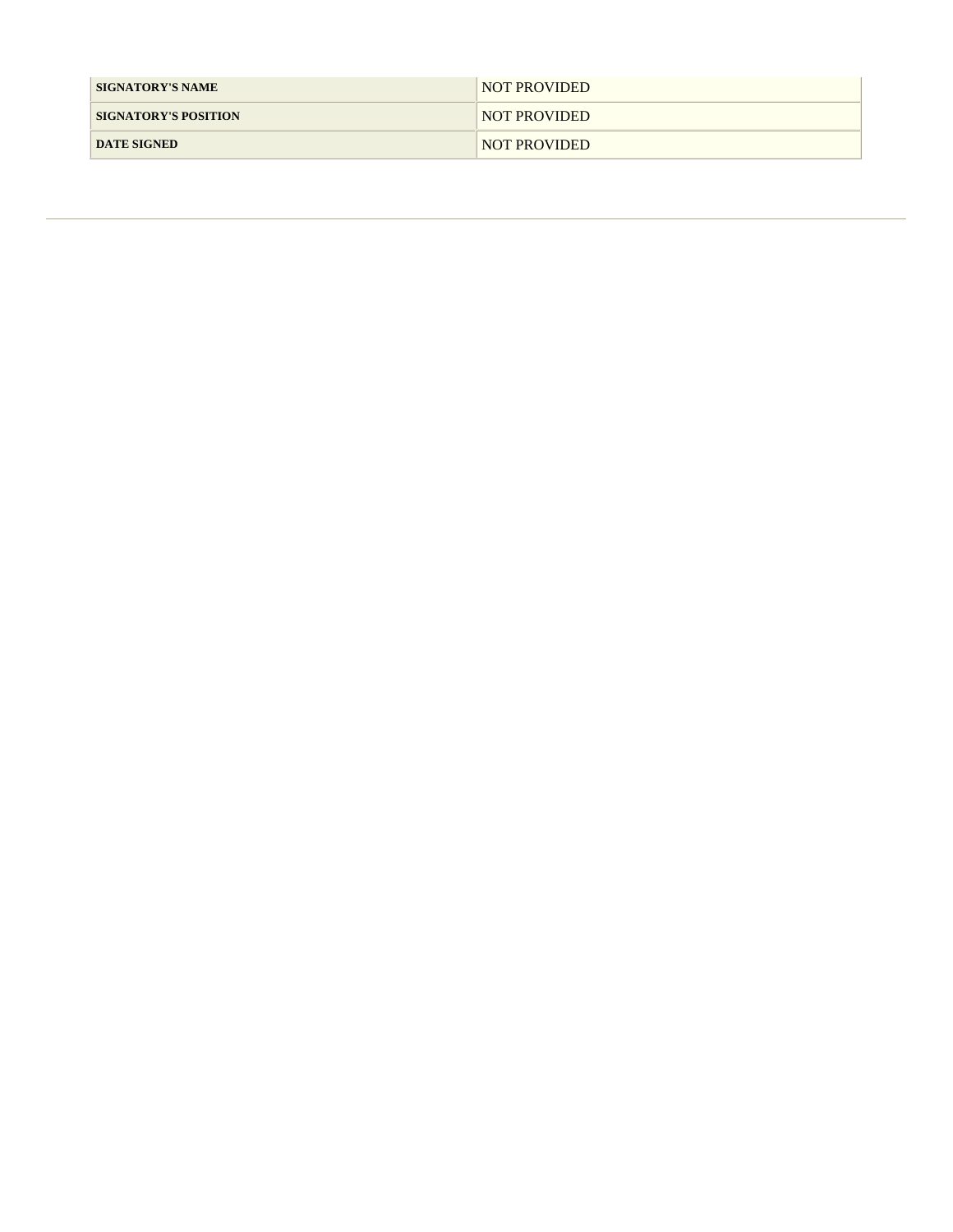Under the Paperwork Reduction Act of 1995 no persons are required to respond to a collection of information unless it displays a valid OMB control number. PTO Form 1478 (Rev 09/2006) OMB No. 0651-0009 (Exp 02/28/2021)

## **Trademark/Service Mark Application, Principal Register**

**Serial Number: 90020079 Filing Date: 06/25/020**

### **To the Commissioner for Trademarks:**

**MARK:** IS500 (Standard Characters, see [mark](../APP0002.JPG))

The literal element of the mark consists of IS500. The mark consists of standard characters, without claim to any particular font style, size, or color.

The applicant, TOYOTA JIDOSHA KABUSHIKI KAISHA, TA TOYOTA MOTOR CORPORATION, a corporation of Japan, having an address of

 1, Toyota-cho, Toyota-shi Aichi-ken 471-8571 Japan XXXX

requests registration of the trademark/service mark identified above in the United States Patent and Trademark Office on the Principal Register established by the Act of July 5, 1946 (15 U.S.C. Section 1051 et seq.), as amended, for the following:

International Class 012: automobiles and structural parts thereof

Intent to Use: The applicant has a bona fide intention, and is entitled, to use the mark in commerce on or in connection with the identified goods/services.

### **Claim of Active Prior Registration(s)**

The applicant claims ownership of active prior U.S. Registration Number(s) 2500758, 3091481, and 3397850.

The owner's/holder's proposed attorney information: Christopher I. Donahue. Other appointed attorneys are Philippe J.C. Signore, Surinder Sachar, W. Todd Baker, Andrew M. Ollis, Brian B. Darville. Christopher I. Donahue of Oblon, McClelland, Maier & Neustadt, L.L.P., is a member of the XX bar, admitted to the bar in XXXX, bar membership no. XXX, and the attorney(s) is located at

 1940 Duke Street Alexandria, Virginia 22314 United States 703-413-3000(phone) 703-413-2220(fax) tmdocket@oblon.com The docket/reference number is 801125US.

Christopher I. Donahue submitted the following statement: The attorney of record is an active member in good standing of the bar of the highest court of a U.S. state, the District of Columbia, or any U.S. Commonwealth or territory.

The applicant hereby appoints Oblon, McClelland, Maier & Neustadt, L.L.P. of Oblon, McClelland, Maier & Neustadt, L.L.P.

 1940 Duke Street Alexandria Virginia 22314 United States 703-413-3000(phone) 703-413-2220(fax) tmdocket@oblon.com

as applicant's representative upon whom notice or process in the proceedings affecting the mark may be served.

The applicant's current Correspondence Information:

 Christopher I. Donahue PRIMARY EMAIL FOR CORRESPONDENCE: tmdocket@oblon.com SECONDARY EMAIL ADDRESS(ES) (COURTESY COPIES): CDonahue@oblon.com; BDarville@oblon.com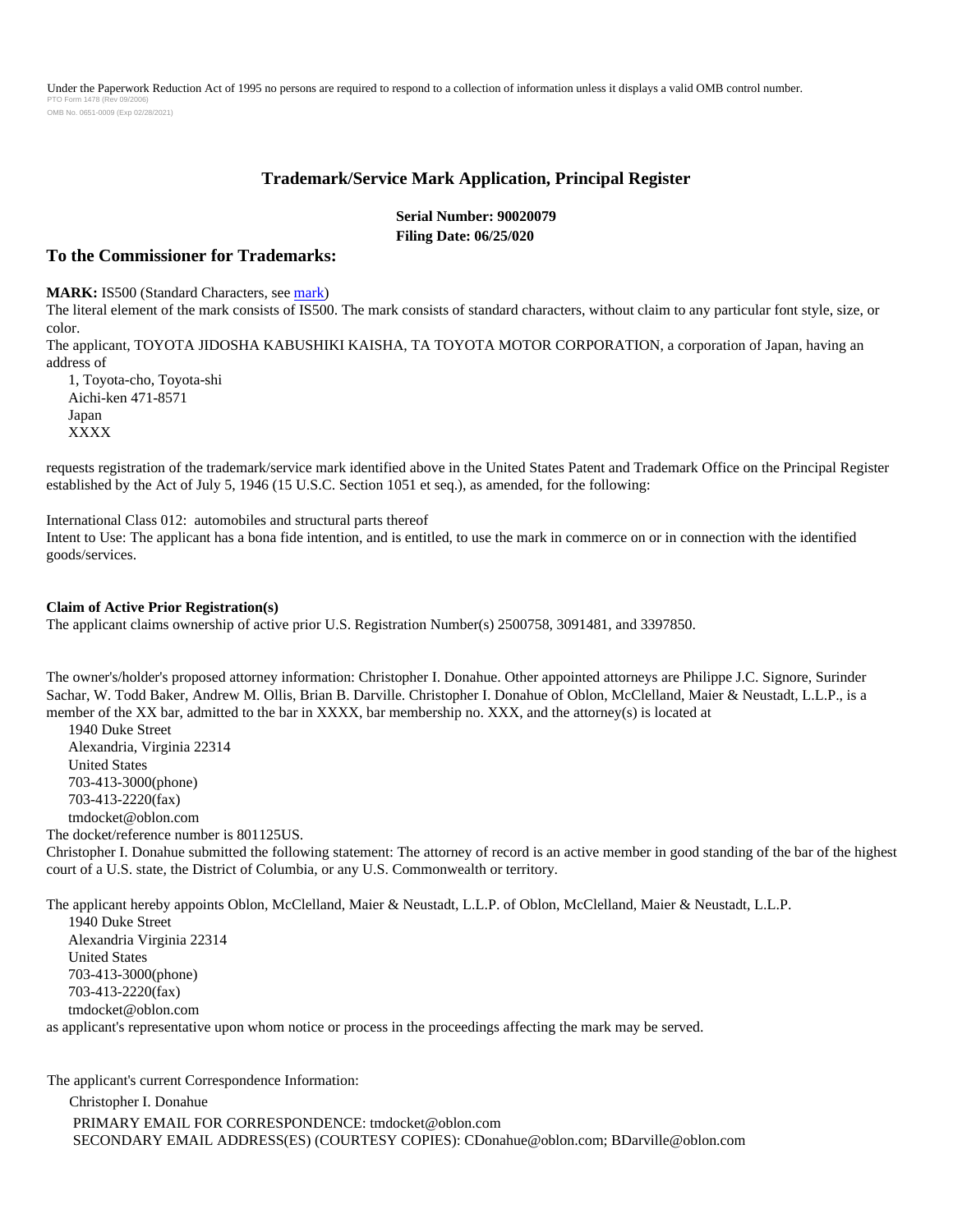**Requirement for Email and Electronic Filing:** I understand that a valid email address must be maintained by the applicant owner/holder and the applicant owner's/holder's attorney, if appointed, and that all official trademark correspondence must be submitted via the Trademark Electronic Application System (TEAS).

A fee payment in the amount of \$275 has been submitted with the application, representing payment for 1 class(es).

### **Declaration**

### **Basis:**

### **If the applicant is filing the application based on use in commerce under 15 U.S.C. § 1051(a):**

- The signatory believes that the applicant is the owner of the trademark/service mark sought to be registered;
- The mark is in use in commerce and was in use in commerce as of the filing date of the application on or in connection with the goods/services in the application;
- The specimen(s) shows the mark as used on or in connection with the goods/services in the application and was used on or in connection with the goods/services in the application as of the application filing date; and
- To the best of the signatory's knowledge and belief, the facts recited in the application are accurate.

### **And/Or**

### **If the applicant is filing the application based on an intent to use the mark in commerce under 15 U.S.C. § 1051(b), § 1126(d), and/or § 1126(e):**

- The signatory believes that the applicant is entitled to use the mark in commerce;
- The applicant has a bona fide intention to use the mark in commerce and had a bona fide intention to use the mark in commerce as of the application filing date on or in connection with the goods/services in the application; and
- To the best of the signatory's knowledge and belief, the facts recited in the application are accurate.
- $\Box$  To the best of the signatory's knowledge and belief, no other persons, except, if applicable, concurrent users, have the right to use the mark in commerce, either in the identical form or in such near resemblance as to be likely, when used on or in connection with the goods/services of such other persons, to cause confusion or mistake, or to deceive.
- To the best of the signatory's knowledge, information, and belief, formed after an inquiry reasonable under the circumstances, the allegations and other factual contentions made above have evidentiary support.
- □ The signatory being warned that willful false statements and the like are punishable by fine or imprisonment, or both, under 18 U.S.C. § 1001, and that such willful false statements and the like may jeopardize the validity of the application or submission or any registration resulting therefrom, declares that all statements made of his/her own knowledge are true and all statements made on information and belief are believed to be true.

### **Declaration Signature**

Signature: Not Provided Date: Not Provided Signatory's Name: Not Provided Signatory's Position: Not Provided Payment Sale Number: 90020079 Payment Accounting Date: 06/25/2020

Serial Number: 90020079 Internet Transmission Date: Thu Jun 25 10:53:51 ET 2020 TEAS Stamp: USPTO/BAS-XXX.XXX.XXX.X-2020062510535139 9702-90020079-710b39854a653fd9f23e6a8c83 a2c3d5eae832af3017e85a2488dd77f11d8545e2 -CC-53493895-20200625104803263835